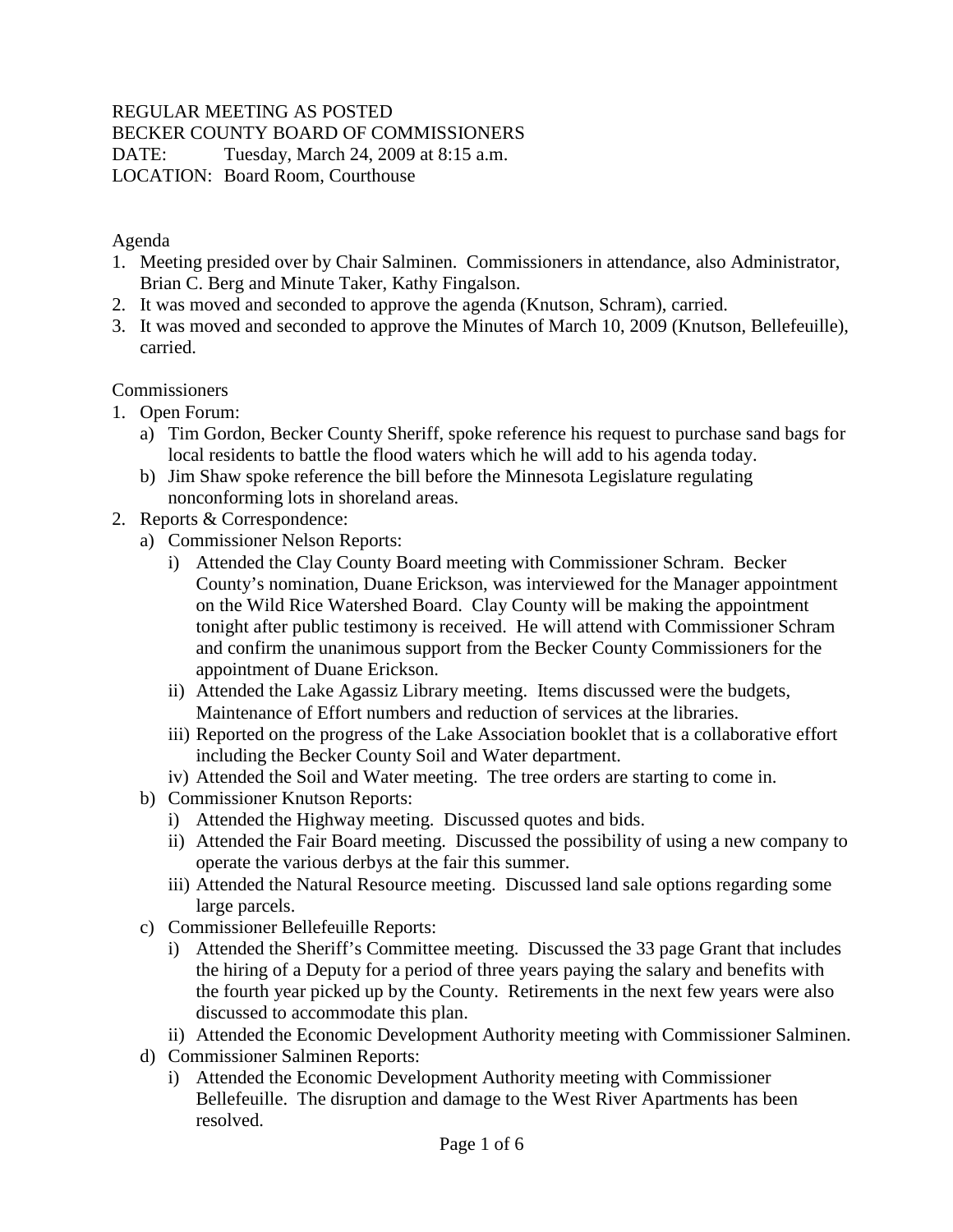- ii) Attended the Natural Resource meeting. Discussed land sales and agreed by consensus to opt out on the ATV trail designation.
- iii) Attended the Lakeland Mental Health meeting; very impressed with the reduction in waiting time for patients with the psychiatrist now located in Detroit Lakes.
- e) Commissioner Schram Reports:
	- i) The WesMin Resource and Conservation meeting was snowed out.
	- ii) Attended the State of the Reservation speech at the Shooting Star Casino. The Tribe made note of Becker County's attendance.
	- iii) Attended the Land of the Dancing Sky meeting. Bids for the nutrition supplier and Alzheimer meetings are scheduled in June. Some nutrition centers are meeting at restaurants instead of the centers and this has been well received.
	- iv) Attended the Clay County Board meeting with Commissioner Nelson. Discussed the Wild Rice Watershed nomination, water projects, and water flow.
	- v) Attended the Labor Management meeting. The LMC Auction was a great success and \$1,756 was raised for the Food Pantry. He also attended the Frazee Talent Show which raised money for the Food Pantry. The roadside cleanup will be held in May and encouraged the Commissioners to participate.
	- vi) Attended a Museum event and gave a presentation on Washington Avenue in the 50's.
	- vii)Attended the Historical Society meeting. They would like to host a luncheon for the Commissioners. They discussed the new Historical building budget, a new web site with a virtual tour, and two schools that are coming this week for tours.
- f) Brian Berg reported on three upcoming meetings that the Commissioners might have interest in attending. Commissioner Bellefeuille planned to attend the Veteran's Memorial meeting and Commissioner Salminen planned to attend the Township meeting.
- g) Discussion was held on the flood issues in Clay and Becker Counties.
- h) It was moved and seconded to approve Resolution 03-09-2H to renew unanimous support for the nomination of Duane Erickson to represent Clay/Becker County as a Manager to the Wild Rice Watershed Board (Nelson, Schram). A roll call vote was taken and all Commissioners were in favor, carried. Commissioner Nelson and Commissioner Schram will attend the meeting this afternoon with no mileage or per diem.

#### Auditor-Treasurer

- 1. It was moved and seconded to approve the new wine and strong beer license for Rayna Tucker, Northwoods Recreation LLC, Ice Cracking Lodge, Round Lake Township (Nelson, Bellefeuille), carried.
- 2. It was moved and seconded to approve the on sale 3.2 beer license renewal for Gregg Johnson, Cormorant Lakes Sportsman's Club, Lake Eunice Township (Nelson, Bellefeuille), carried.
- 3. It was moved and seconded to approve the off sale 3.2 beer license renewals for (1) Fred Brower, Cedar Crest Resort, Maple Grove Township; (2) Jay Olness, GR8 Investments Inc., Pit 611, Lake Eunice Township; (3) Richard Lynch, Hotel Shoreham Inc., Lake View Township; (4) Rayna Tucker, Northwoods Recreation LLC, Ice Cracking Lodge, Round Lake Township; (5) Gerald Hanson, Charlies Bar & Supper Club, Height of Land Township; (6) Wayne Crawford, Sunlite Bar-N-Grill Inc., Detroit Township; (7) Nancy Hofstrand, Delheln Inc., Randy's Lake Eunice, Lake Eunice Township; (8) Shirley Kalberer, County 6 BP & Bait, Lake View Township; (9) Rita Coalwell, Coalwell Agency Inc., Highway 59 Store, Detroit Township (Nelson, Bellefeuille), carried.
- 4. It was moved and seconded to approve the combination on & off sale 3.2 beer license renewals for (1) Anne Buelow, Jolly Fisherman Resort, Round Lake Township; (2) Allen Chirpich, The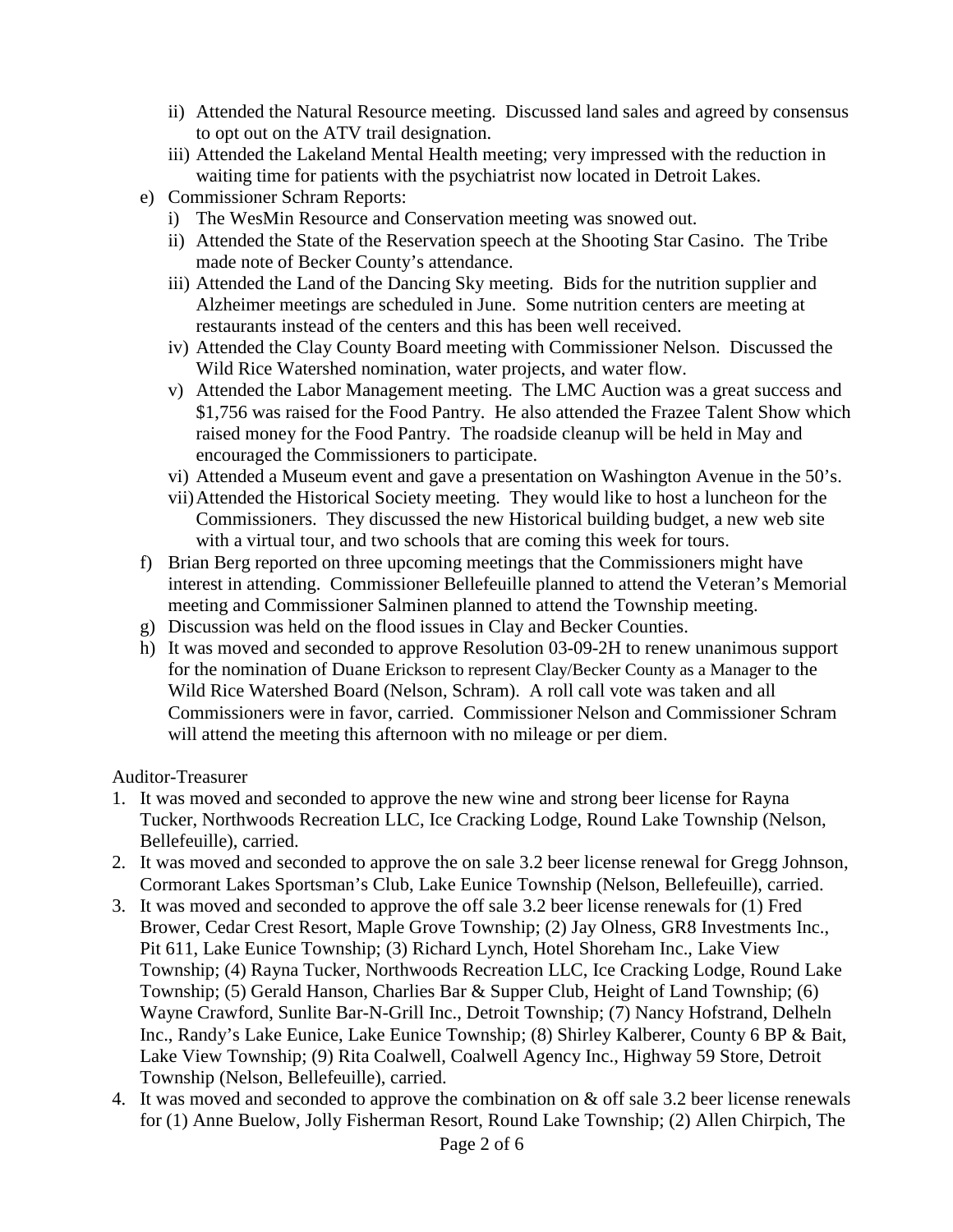Hideaway Resort, Shell Lake Township; (3) Richard Bartelt, Four Corners, Erie Township; (4) Timothy Eischens, Two Inlets County Store, Two Inlets Township; (5) Roger Nelson, Loon Echo Inc., Elbow Lake Store & Bar, Round Lake Township; (6) Michael Levin, Green Valley Golf Course, Cormorant Township; (7) Randy Blanford, Tamarac Resort & Campground, Sugar Bush Township; (8) Robert Miller, Frazee Golf, Inc., Burlington Township (Nelson, Bellefeuille), carried.

- 5. It was moved and seconded to approve the seasonal tobacco license renewal for Richard Lynch, Hotel Shoreham Inc., Lake View Township (Bellefeuille, Schram), carried.
- 6. It was moved and seconded to approve the annual tubing license renewal for Eddie Enger & Benjamin Garlie, Ed's River Run, Erie Township (Knutson, Schram), carried.

Finance Committee Minutes

- 1. It was moved and seconded to approve the Claims with the addition of the employee expenditure reimbursement claim for Carissa Markuson in the amount of \$468.56 (Bellefeuille, Knutson), carried.
- 2. It was recommended by the Finance Committee to approve the Environmental requests to extend the Minnkota Recycling contract and to change rates at the Transfer Station. Discussed the Perham incinerator expansion.
- 3. It was recommended by the Finance Committee to approve the Sheriff's request to sign the State contract for minimum security beds for DOC, ICWC and STS and to accept the Federal Boating Safety Supplement Agreement.
- 4. It was recommended by the Finance Committee to approve the Highway's request to accept the low quote for bituminous oils, to accept quotes for steel pipe culverts and to transfer dollars from municipal to regular funds.

**Sheriff** 

- 1. It was moved and seconded to add the sand bag purchase to the agenda, (Nelson, Bellefeuille), carried.
- 2. It was moved and seconded to approve signing the State DOC, ICWC, and STS Agreement for fiscal years 2010/2011 (Bellefeuille, Schram), carried.
- 3. It was moved and seconded to accept Resolution 03-09-2G, to authorize the Becker County Administrator to sign an agreement with the State of Minnesota to apply for the 2009 Federal Boating Safety Supplement Agreement (B25685) with an allocation of \$10,000 (Schram, Bellefeuille), carried.
- 4. It was moved and seconded to approve the sand bag purchase for 2,500 bags in the amount of \$625 for the first purchase with approval for emergency purchases up to \$5,000 (Nelson, Bellefeuille), carried.
- 5. Discussion was held on the possibility of the Emergency Management Manager working with retail businesses to find a business willing to become a local source for sand bags in the future.

Mahube Community Council, Inc.

- 1. Leah Pigatti, Executive Director and Marcia Otte, Family Development Director, presented information on the Family Homeless Prevention and Assistance Program and the West River Town Homes.
- 2. It was moved and seconded to approve Resolution 03-09-2A supporting the Mahube Community Council, Inc., in submitting the "Family Homeless Assistance and Prevention Program" Grant Application to the Minnesota Housing Finance Agency (Knutson, Schram), carried.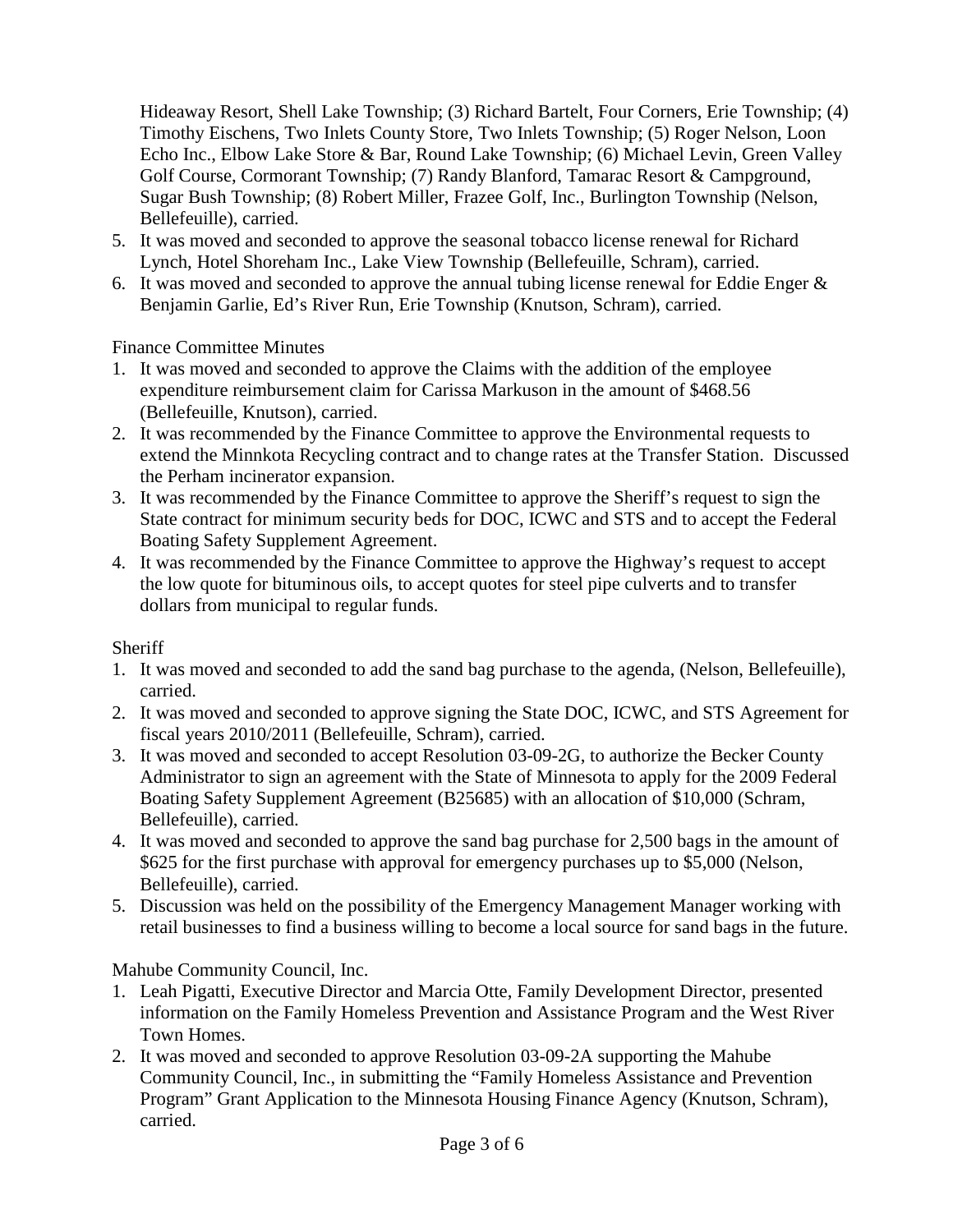# Environmental

- 1 . It was moved and seconded to approve renewing the Recycling Agreement with MinnKota EnviroSservices, dba MinnKota Recycling for 18 months and from then on year to year with termination by either party if notification is given at least 120 days prior to the end of the existing contract (Bellefeuille, Schram), carried.
- 2 . Information on the Perham Resource Recovery Facility expansion was presented. After discussion, it was agreed by consensus that Becker County is tentatively interested and would like to request more information before making a final decision.
- 3 . It was moved and seconded to approve the rate change on disposal rates for concrete that can be recycled to \$4.00 per cubic yard (Nelson, Knutson), carried.
- 4 . It was moved and seconded to approve the new waste haulers license for Northern Pines Sanitary Service from Park Rapids (Knutson, Nelson), carried.
- 5 . It was moved and seconded to approve the revisions to the Solid Waste Advisory Committee including appointees (two township supervisors or city council members) from each Commissioners district with the appointments made by each Commissioner (Knutson, Bellefeuille), carried.

# Public Hearing

- 1. The Public Hearing on the Off-Sale Intoxicating Liquor License for Forbes, LLC, DBA: Osage Liquor was opened by Ryan Tangen, Auditor-Treasurer.
- 2. Gene Forbes and his attorney, Carl Malmstrom, presented information on his behalf to support approval of his license request.
- 3. Dave Quashnick and Dave Lymburner presented information supporting approval of the license request.
- 4. Jeff Christlieb, Bill Ullom, Rebecca Petre, and Brenda Ullom presented information opposing the license request.
- 5. Ryan Tangen read a letter from Archie Anderson supporting the license.
- 6. It was moved and seconded to approve the new off sale liquor license for Forbes, LLC, dba Osage Liquor, Eugene Forbes, President, Osage Township (Nelson, Bellefeuille), carried.

### Food Pantry

1 . The Becker County Commissioners presented a check to the Becker County Food Pantry in the amount of \$1,756 raised from the LMC Auction.

# Human Services

- 1. It was moved and seconded to approve the removal of the Community Health Reports from the agenda (Nelson, Knutson), carried.
- 2. It was moved and seconded to approve Resolution 03-09-2B allowing Becker County to become the Common Entry Point for receiving Vulnerable Adult reports (Nelson, Schram), carried.
- 3. It was moved and seconded to approve Resolution 03-09-2C opposing the S.F. 1359, "Human Services Authority Act", as introduced on March 12, 2009 and requesting adequate time to review any proposals and offer meaningful comment prior to legislative action (Nelson, Schram), carried.
- 4. It was moved and seconded to accept the Child and Family Services Report (Nelson, Knutson), carried.
- 5. It was moved and seconded to accept the Adult Services Report (Nelson, Bellefeuille), carried.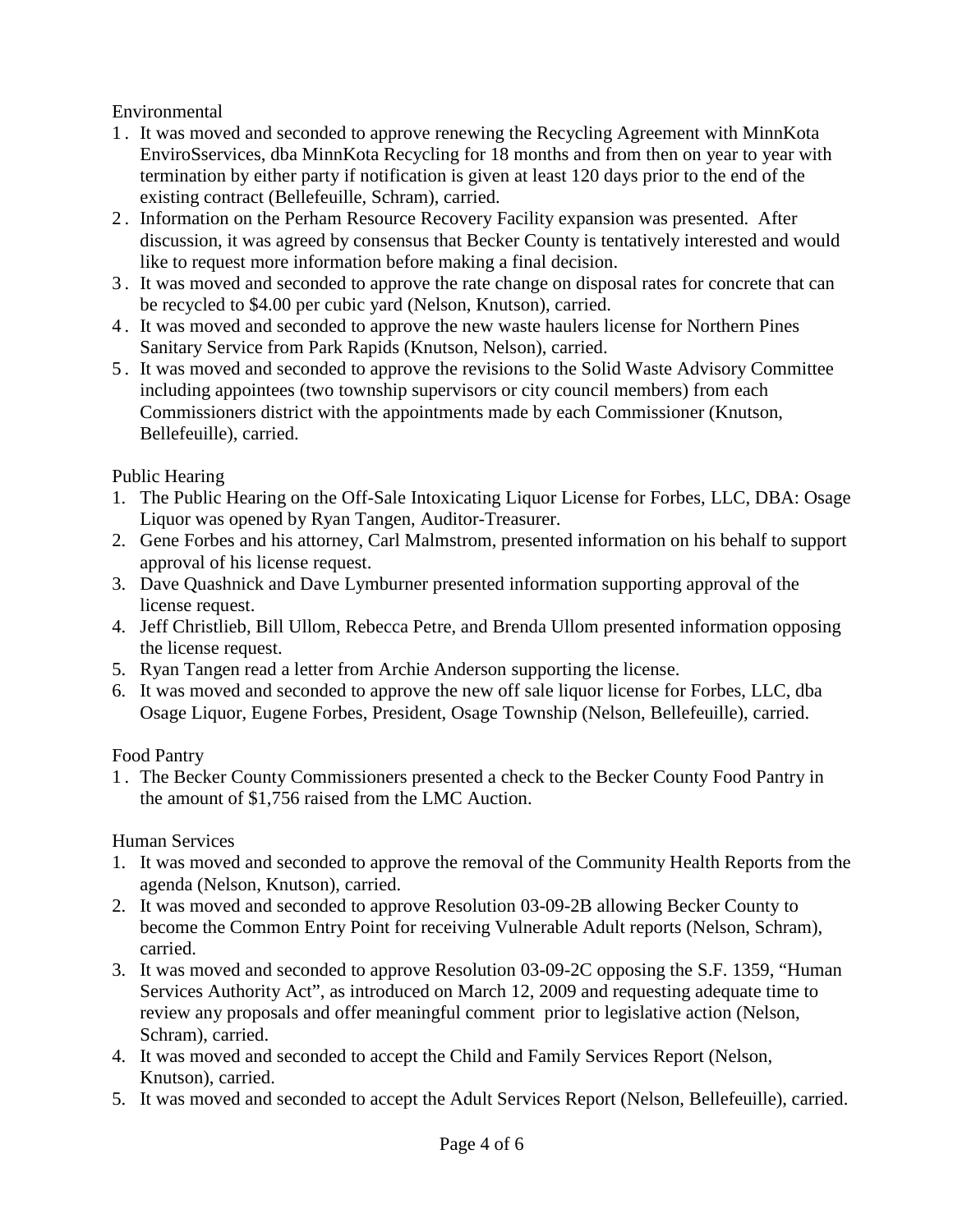- 6. It was moved and seconded to accept the Income Maintenance Reports (Nelson, Schram), carried.
- 7. It was moved and seconded to approve the Human Services Claims (Knutson, Bellefeuille), carried.
- 8. It was moved and seconded to approve the Community Health Claims (Nelson, Schram), carried.
- 9. It was moved and seconded to accept the Transit Ridership Report (Knutson, Schram), carried.
- 10. It was moved and seconded to approve the Transit Claims (Nelson, Schram), carried.

# Highway

- 1. It was moved and seconded to approve Resolution 03-09-2D authorizing the County Engineer to accept the low quote, execute and enter into a contract with Swanston Equipment for bituminous materials and asphalt crackfiller (Schram, Bellefeuille), carried.
- 2. It was moved and seconded to approve Resolution 03-09-2E to accept quotes for steel pipe culverts from Johnston Fargo Culvert, Inc. and Contech, Inc. and authorize the County Engineer to make purchases as may be needed (Bellefeuille, Nelson), carried.
- 3. It was moved and seconded to approve Resolution 03-09-2F to request the Commissioner of Transportation transfer \$6,014.04 (all funds) in excess of two years apportionment into the Regular Construction Account (Knutson, Nelson), carried.
- 4. An update on road flooding issues was presented. A link is available on the Becker County web site with a map listing the closures.
- 5. It was agreed by consensus to give authority to the Highway Committee to make decisions regarding emergency assistance including Becker County equipment and manpower.

### Natural Resource Management/Parks & Recreation

- 6. A recommendation of the Natural Resource Committee on forest classification was presented. The recommendation was to "opt out" from State management requirements on all countyadministered lands and develop its own restrictions on motorized access; lands within the Smokey Hills and Two Inlets State Forest should be managed in a manner consistent with the State's "limited" classification while lands with the White Earth State forest and lands outside of any state forest boundary be managed where all forest roads and trails are open to motorized access unless posted closed; and granting authority to Natural Resources Management to close any county-administered forest road or trail, either temporarily or permanently, when such action is necessary for the protection of the forest, the road or trail, or the general public. Copies of the recommendation were distributed to those in attendance.
- 7. It was moved and seconded to approve the fuelwood policy change to set up fuelwood sales in one 10-20 acre block in three or four areas where requests for fuelwood sales are common with a minimum purchase of \$50 at \$10/cord (Nelson, Bellefeuille), carried.
- 8. It was moved and seconded to approve the request to apply to the Minnesota DNR for an additional 5-6 miles within the Winter Wonderland Trail System to establish a trail from Height-of-Land Lake to Toad Lake along Co. Hwy. 56 (Schram, Knutson), carried.

# Continuation of Budget/Strategic Plan

1 . County Administrator, Brian Berg, quickly reviewed the expenditures and revenue reductions introduced at the meeting of February 10, 2009. The consensus was to proceed with the Plan of February  $10<sup>th</sup>$  with future discussion of options as the Legislature progresses. The Commissioners and Department Heads moved to five breakout groups; they being Public Safety, Land Use, Human Services, Highway, and Central Services. Each group was attended